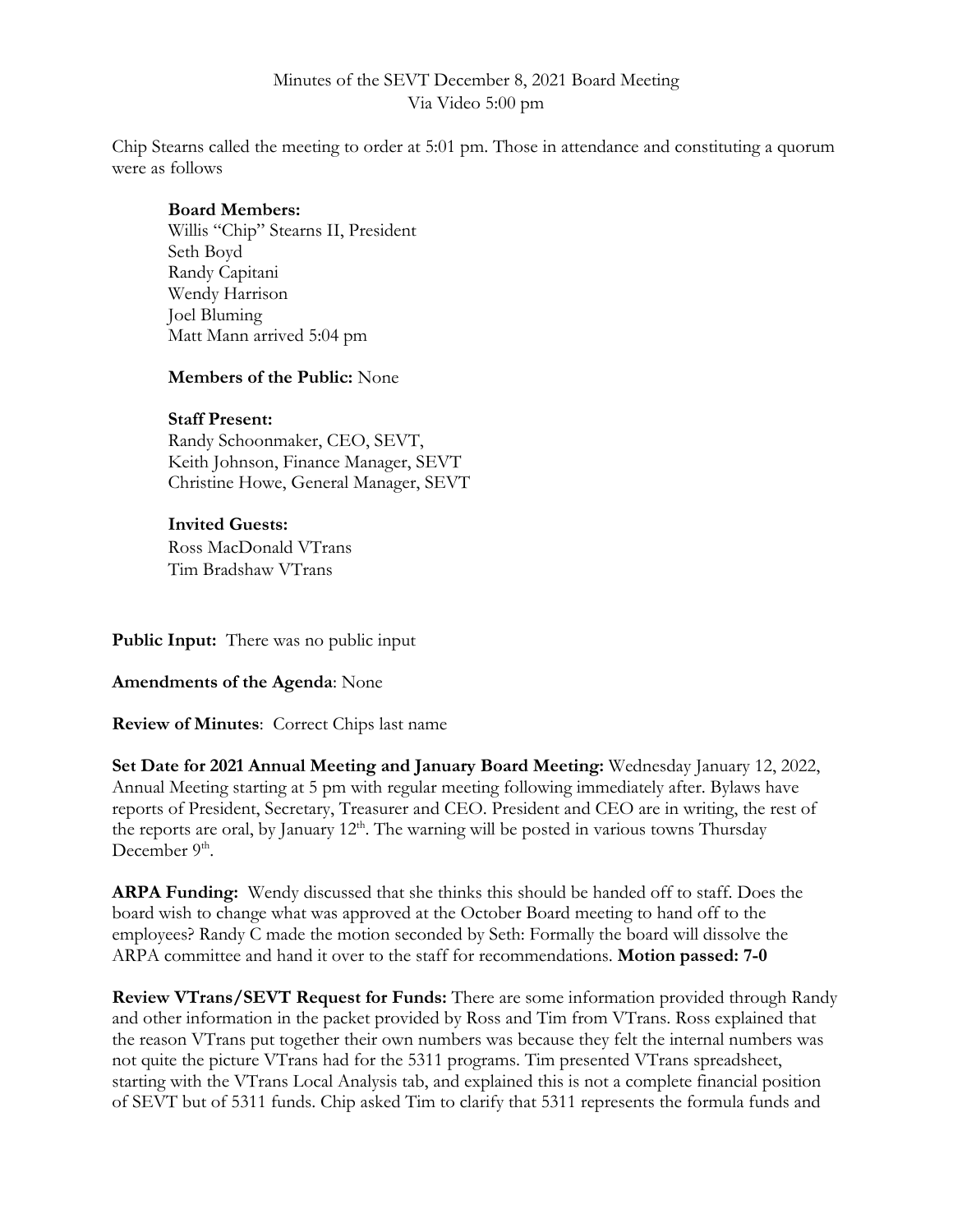flex funds to fund operating, so operating costs. The expense is on line item 71. Wendy asked what "local" is from. Tim explained that when all the federal and state money is exhausted the "local" money is used to sustain the program. The local money can be from towns, or partners. Randy explained how certain local routes and the Resort Routes are other routes.

The second tab, State Operating Assistance, was presented. Tim explained VTrans flexibility to use funds for financial assistance. Matt asked if this additional money was above and beyond what SEVT applied for. Tim explained SEVT did not get additional state operating, but it was one hundred percent, so it offset the local match. Randy S explained that row eight is additional money for this fiscal year. However, the original funding for this FY was not all we requested in the application. The additional one hundred thousand is to be earmarked toward mortgage principal. Chip explained that each item in lines two thru six was shown and presented to the board as they came up but the additional one hundred thousand is new to the board. Chip thanked VTrans for the help to SEVT and thanked them for the flexibility to use the funds previously. Matt asked what the plan long term is to continue to pay down the debt. Randy S explained the document in the Board package explained the three-pronged approach. Chip explained there is also more information in the strategic plan for reducing the debt. Randy S gave an update on fundraising. Christine will work toward foundations fundraising. Randy S gave an overview of the SEVT Long Term Debt Overview. Ross discussed how when he asked SEVT to get back into Medicaid he pledged fifty thousand a year to help cut the financial losses SEVT incurred previously in Medicaid. With COVID funds VTrans allowed SEVT to keep more money and same last year, expecting to allow SEVT to pay down the debt. SEVT prioritized capital over debt reduction. Ross explained his difference in opinion on the VTrans spreadsheet regarding the local share, and how he erroneously thought SEVT was putting money toward reducing the debt. Chip reiterated that SEVT is grateful for the help from VTrans, however Chip has never heard from VTrans that we could pay down the debt with funds from VTrans. Matt admitted he took his eye of the debt category, but obviously we need to address. Matt would like to see a plan in place to show that we are paying down the debt a little more every year. Randy S explained the plan is clearly retiring this debt, and will work on a more defined plan, with the basis of trying to come up with the local match that we can. Scott asked about our debt ratio, and Seth requested that information and what it compares to with other transit operators in the state. Scott thanked VTrans as well. Ross thanked the board for the time. Wendy suggested that APRA funding may be available for debt reduction.

**Solicit Board input on the by-law changes**: At the last meeting Chip reviewed the areas that were changed. Matt asked if there was a way to see the Bylaws with "tracked changes" showing. Chip said it was confusing. Matt asked the tracked changes document to be put into DirectorPoint for Matt to review outside the meeting. Chip asked about Board input to modify the bylaws regarding the size of the board to avoid a split vote. Chip asked for input on removing board members, and if the board wants a super majority. Wendy asked for the committee to review the changes. Chip said this is what we have come up with for the final document. The final draft will be sent to counsel and VTrans. Chip asked Randy S to then bring up the redlined document to present. Board input stated going down to seven members would be adjusted. Randy C asked that we let counsel review the contract dollar amount instead of picking away at it in this meeting. Randy S explained that we reviewed the wording of Title 24 with counsel, explaining that the Board of Directors first chooses someone to nominate then the nominee goes to the town for approval. Discussion ensued regarding bylaw changes. Wendy asked that the committee let everyone on the Board know when the next meeting will be. The committee explained the added language regarding removal of a board member because there was nothing in the bylaws for this provision. Chip stated it should possibly read a super majority, but needs to be defined, typically half plus two. Scott said you can specify the number of